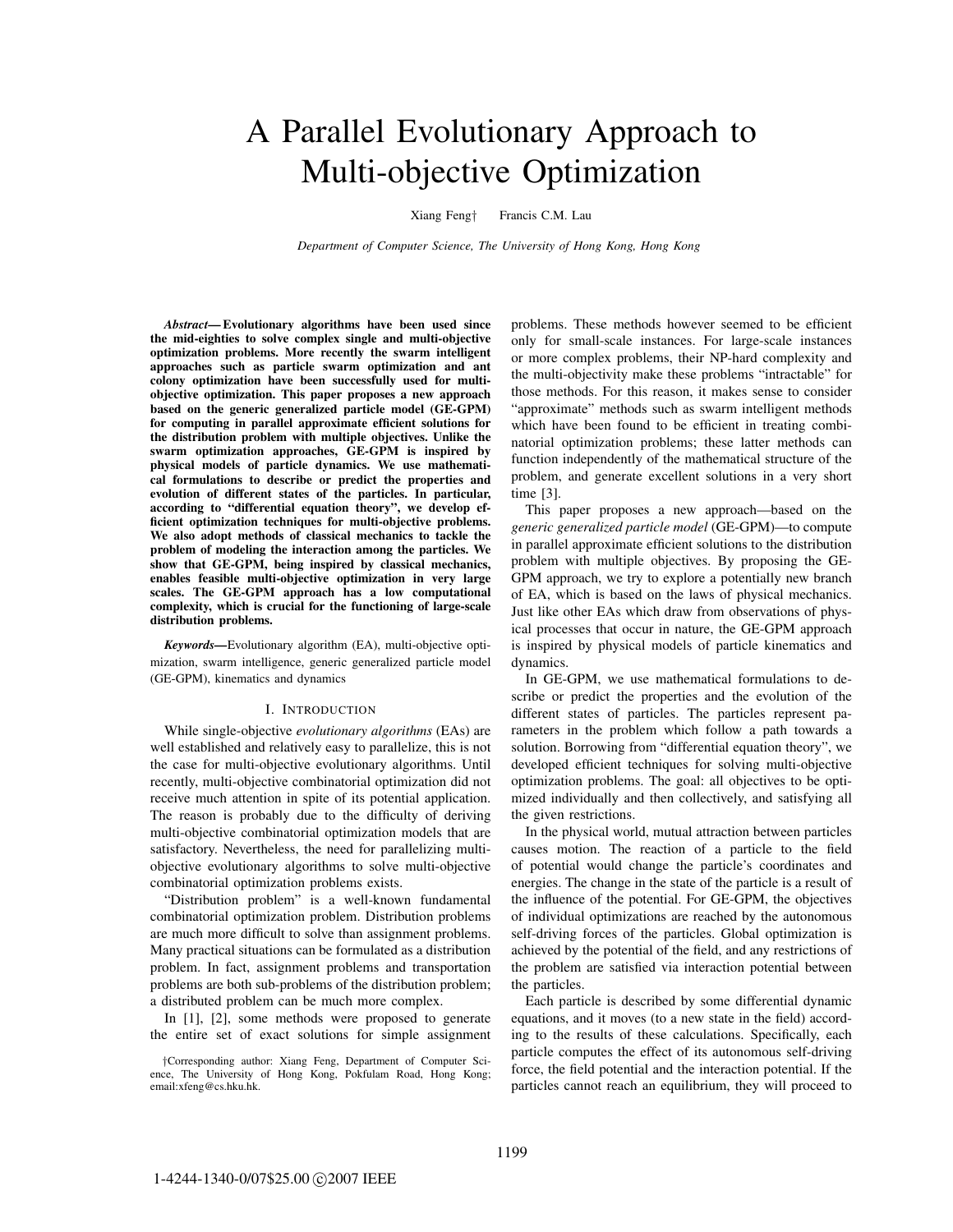execute a goal-satisfaction process.

Although there are obvious differences between particles in classical mechanics and those in GE-GPM, GE-GPM is by and large inspired by classical mechanics. GE-GPM enables feasible multi-objective optimization in very large scales. The approach has a low computational complexity, which is crucial for the functioning of large-scale distribution problems.

This paper is part of the authors' research work on distributed parallel theories and approaches for intelligent processing based on the generalized particle model (GPM). They proposed the crossbar composite spring net (CCSN) approach [4] from which the GPM approach has evolved. They studied distributed and parallel algorithms for intelligent processing based on GPM, and their application in networks. GPM's application in the bandwidth allocation problem was presented in [5]. Variations of the basic theme then resulted in several extended GPM models, including the "economic generalized particle model" (E-GPM) which draws upon the economics theory of Tatonnement processes; the model has also been applied to the bandwidth allocation problem.

All the authors' past methods based on GPM targeted at a specific application to a real-life problem. In this paper, the GE-GPM method is described as a "generic" method such that potentially it can be applied to a range of different problems.

The structure of this paper is as follows. In Section II, we present the multi-objective generic generalized particle model (GE-GPM). Section III introduces the parallel evolutionary GE-GPM algorithm for solving multi-objective problems. In Section IV, we discuss the physical meanings of GE-GPM. In Section V, we give some experimental results. We conclude the paper in Section VI.

# II. THE GE-GPM APPROACH FOR THE MULTI-OBJECTIVE DISTRIBUTION PROBLEM

**Definition 1:** In a multi-objective framework, the distribution problem can be formulated as

$$
\begin{cases}\n\min : z^q(X) = (C^q)^T X = \sum_{i=1}^I \sum_{j=1}^J c_{ij}^q x_{ij} & q = 1, 2, \dots, Q \\
s.t. & \sum_{i=1}^I x_{ij} = 1 & j = 1, 2, \dots, J \\
& \sum_{j=1}^J x_{ij} = 1 & i = 1, 2, \dots, I \\
& (1)\n\end{cases}
$$

where X is a two-dimensional distribution vector, and  $C<sup>q</sup>$ a two-dimensional weight vector  $(q = 1, 2, \dots, Q)$ .

With this problem model, we can now examine the evolutionary multi-objective model which can mathematically describe GE-GPM for the multi-objective distribution problem. The theory of evolution is a dynamical theory. The evolutionary dynamics will drive GE-GPM to the equilibrium state.

**Definition 2:** The distribution and weight dynamic equations of GE-GPM are defined, respectively, by

$$
x(t + 1) = x(t) + \Delta x(t)
$$
  
\n
$$
c(t + 1) = c(t) + \Delta c(t)
$$
\n(2)  
\n(3)

The two dynamic equations are seen as the "GE-GPM evolution" by fictitious agents (service particles and task particles), which manipulate the distribution and weight vectors until an equilibrium is reached. In GE-GPM, the rows and columns of distribution vector  $X$  are treated as two kinds of fictitious agents (service particles and task particles). In fact, the weight vector is invariable; the evolution of the weight vector only occurs in the computing process in order to obtain efficient solutions of the distribution vector.

For fictitious agents—service particles (O) and task particles (S), there are three factors related to the distribution vector  $(X)$  and the weight vector  $(C)$ :

- personal utility (u) (to realize the multiple objectives);
- minimal personal utility (to realize max-min fair dis-
- tribution and to increase the whole utility) (F);
- interaction among particles (to satisfy the restrictions) (I).

According to "differential equation theory", a variable's increment to make it minimum is equal to the sum of negative items from related factors differentiating the variable. So we have the following definitions.

**Definition 3:** The increments of distribution and weight are defined, respectively, by

$$
\Delta x \approx \frac{dx}{dt} = -\sum_{q=1}^{Q} \left(\lambda_1^q \frac{\partial u_Q^q}{\partial x} + \lambda_2^q \frac{\partial F_Q^q}{\partial x}\right) - \lambda_3 \frac{\partial I_Q}{\partial x} \tag{4}
$$

$$
\Delta c^q \approx \frac{dp}{dt} = -(\gamma_1^q \frac{\partial u_S^q}{\partial c} + \gamma_2^q \frac{\partial F_S^q}{\partial c}) - \gamma_3 \frac{\partial I_S}{\partial c} \quad q = 1, 2, \cdots, Q
$$
\n(5)

where  $\lambda_1^q, \lambda_2^q, \lambda_3, \gamma_1^q, \gamma_2^q, \gamma_3$  are coefficients  $(q =$  $1, 2, \cdots, Q$ ).

**Definition 4:** Three kinds of factor functions for service particles and task particles are defined, respectively, by

$$
u_{Oi}^{q} = 1 - \exp\left(-\sum_{j=1}^{J} c_{ij}^{q} \cdot x_{ij}\right) \quad q = 1, 2, \cdots, Q \quad (6)
$$

$$
F_O^q = (k_O^q)^2 \ln \sum_{i=1}^I \exp[(u_{O_i}^q)^2 / 2(k_O^q)^2] \quad q = 1, 2, \cdots, Q \quad (7)
$$

$$
I_O = a_1 \sum_{i=1}^{I} \left( \sum_{j=1}^{J} x_{ij} - 1 \right)^2 + a_2 \sum_{j=1}^{J} \left( \sum_{i=1}^{I} x_{ij} - 1 \right)^2 \tag{8}
$$

$$
u_{Sj}^{q} = 1 - \exp\left(-\sum_{i=1}^{I} c_{ij}^{q} \cdot x_{ij}\right) \quad q = 1, 2, \cdots, Q \quad (9)
$$

$$
F_S^q = (k_S^q)^2 \ln \sum_{i=1}^J \exp[(u_{Sj}^q)^2 / 2(k_S^q)^2] \quad q = 1, 2, \cdots, Q \quad (10)
$$

$$
I_S = I_Q \tag{11}
$$

where  $k_Q^q, a_1, a_2, k_S^q$  are coefficients.

Now, we explain why the three kinds of functions are chosen.

1) The smaller the value of the summation in Eq. (6), the more profit the ith service particle gets. The optimization problem here is posed as a minimization problem. And we use the exponential function in order that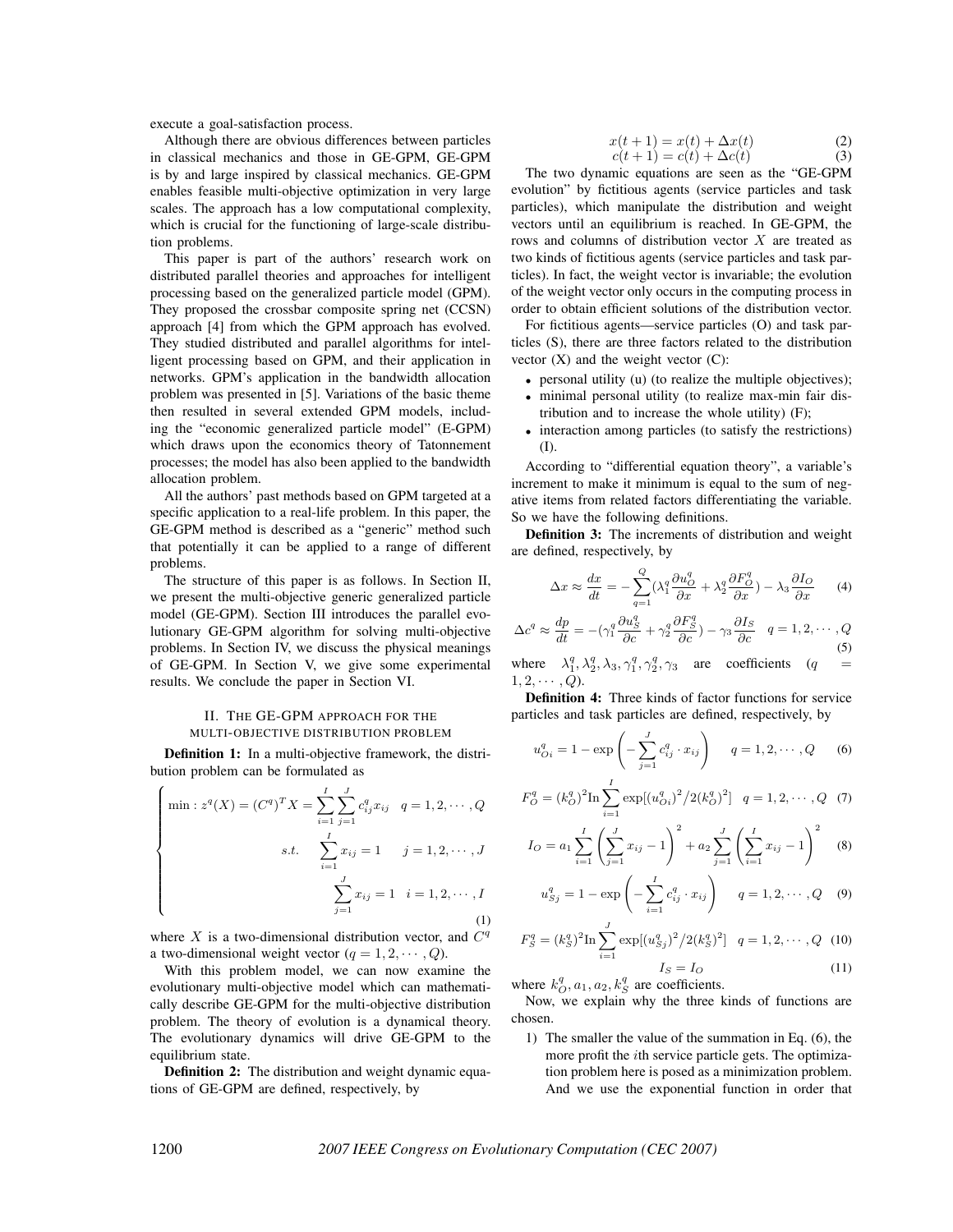$u_{Qi}^{q}(t)$  would be between 0 and 1.  $u_{Qi}^{q}(t)$  can be regarded as the  $q$ -th dimensional utility of service particle. The smaller  $u_{Qi}^{q}(t)$  is, the more profit service particle  $O_i$  gets. Schematically, the q-th dimensional utility function  $u_{Qi}^q$  of a particle corresponds to the  $q$ -th dimensional coordinate of the  $q$ -th dimensional force-field. We define the distance from the bottom boundary to the upper boundary of all  $q$  dimensional force-fields to be 1. The physical meaning of GE-GPM is discussed in Section IV. A graphical presentation of  $u_{Oi}^q(t)$  is shown in Fig. 1. Obviously, the smaller  $u_{Qi}^{q_i(t)}$  is the better. The presentation of  $u_{S_i}^q(t)$  in Eq. (9) is similar.



Fig. 1 Graphical presentation of  $u_{Qi}^{q}(t)$ .

- 2) For Eq. (7),  $0 < k_Q^q < 1$  is a parameter to be tuned in the implementation. The smaller  $F_Q^q$  is, the better. With Eq. (7), we attempt to construct a potential energy function,  $F_Q^q$ , such that the decrease of its value would imply the decrease of the maximal utility of all the service particles. We prove that in Theorem 1. This way we can optimize the distribution problem in the sense that we consider not only the individual personal utility, but also the aggregate utilities, by decreasing the maximum utility of all the service particles again and again. In fact,  $k_Q^q$  represents the strength of the downward gravitational force in the qth dimensional force-field. The bigger  $k_Q^q$  is, the faster the particles would move down; hence,  $k_Q^q$  influences the convergence speed of the distribution problem.  $k_Q^q$ needs to be carefully adjusted in order to minimize the q-th objective. Likewise, the explanation of  $F_S^q$  in Eq. (10) is similar.
- 3) For Eq. (8),  $0 < a_1, a_2 < 1$ . The smaller  $I_O$ is, the better.  $a_1$ ,  $a_2$  are weights applied to the distribution availability of service and the satisfactory ratio of the demands, respectively. Eq. (8) describes the effect of interactions among service particles during the distribution process. The first term and the second term of  $I<sub>O</sub>(t)$  perform penalty functions with respect to the constraints on the utilization of service (or resources) (i.e., service particles) and the degree of satisfaction of the demands (i.e., task particles) respectively. Therefore, distribution utilization and demands' satisfaction can be explicitly included as optimization objectives through some appropriate choices of the coefficients  $a_1$  and  $a_2$  respectively.

We presume that there are specific interactive forces among particles, and these forces may cause the potential energy components represented by the first and second term of  $I<sub>O</sub>(t)$  to decrease. In Eq. (11),  $I<sub>S</sub>$ is defined as the same as  $I_O$ .

We can therefore obtain the iteration velocity of service particles and task particles by the following equations, respectively.

$$
v_{Oi}^{q} = du_{Oi}^{q} / dt = \frac{\partial u_{Oi}^{q}}{\partial x_{ij}} \frac{dx_{ij}}{dt}
$$
 (12)

$$
v_{Sj}^q = du_{Sj}^q \Big/dt = \frac{\partial u_{Sj}^q}{\partial c_{ij}^q} \frac{dc_{ij}^q}{dt}
$$
 (13)

 $v_{0i}^{q}$  represents the iteration velocity of the q-th objective by service particle  $O_i$ . Meanwhile,  $v_{Oi}^q$  represents the velocity of the downward movement of service particle  $O_i$  in the q-th dimensional force-field. The meaning of  $v_{S_i}^q$  is similar; it represents the iteration velocity of the  $q$ -th objective by task particle  $S_i$  and the velocity of the downward movement of task particle  $S_i$  in the q-th dimensional force-field.

**Theorem 1:** If  $k_Q^q$  is very small, the decrease of  $F_Q^q$  will cause a decrease of the service particles' maximal utility. (Likewise, if  $k_S^q$  is very small, a decrease of  $F_S^q$  will cause a decrease of the task particles' maximal utility.) Proof. Supposing that

$$
M(t) = \max_{i} [(u_{Oi}^q)^2(t)].
$$
 Because

$$
M(t) = \max_{i} (u_{Oi}^{q})^{2}(t) \le \sum_{i=1}^{I} (u_{Oi}^{q})^{2}(t)
$$
  
 
$$
\le I \cdot \max_{i} (u_{Oi}^{q})^{2}(t) = I \cdot M(t),
$$

we have

$$
\left[e^{\frac{M(t)}{2(k_O^2)^2}}\right]^{2(k_O^q)^2} \le \left[\sum_{i=1}^I e^{\frac{(u_{O_i}^q)^2(t)}{2(k_O^q)^2}}\right]^{2(k_O^q)^2}
$$

$$
\le \left[I \cdot e^{\frac{M(t)}{2(k_O^q)^2}}\right]^{2(k_O^q)^2}.
$$

Simultaneously taking the logarithm of each side of the equation above leads to

$$
M(t) \ge 2(k_O^q)^2 \ln \sum_{i=1}^I e^{\frac{(u_{O_i}^q)^2(t)}{2(k_O^q)^2}} \ge M(t) + 2(k_O^q)^2 \ln I,
$$
  
\n
$$
2(k_O^q)^2 \ln \sum_{i=1}^I e^{\frac{(u_{O_i}^q)^2(t)}{2(k_O^q)^2}} \le M(t)
$$
  
\n
$$
\le 2(k_O^q)^2 \ln \sum_{i=1}^I e^{\frac{(u_{O_i}^q)^2(t)}{2(k_O^q)^2}} - 2(k_O^q)^2 \ln I,
$$
  
\n
$$
2F_O(t) \le \max_i u_{O_i}^q(t) \le 2F_O(t) - 2(k_O^q)^2 \ln I.
$$

Since  $I$  is the number of service particles (the number of rows of the distribution vector X),  $2(k_Q^q)^2 \text{In } I$  is constant.

It turns out that  $F_Q^q(t)$  at time t represents the maximum among  $u_{0i}^q(t)$  obtained by the service particle  $O_i$ , namely, the minimum of the personal profit obtained by a service particle at time t. Hence decreasing  $F_Q^q(t)$  implies the decrease of the maximal utility of the service particles.

**Definition 5:** (Max-min Fairness) [6] A feasible distribution  $X$  is max-min fair if and only if a decrease of any distribution  $x$  within the domain of feasible distributions must be at the cost of an increase of some already larger distribution  $x$ . Formally, for any other feasible distribution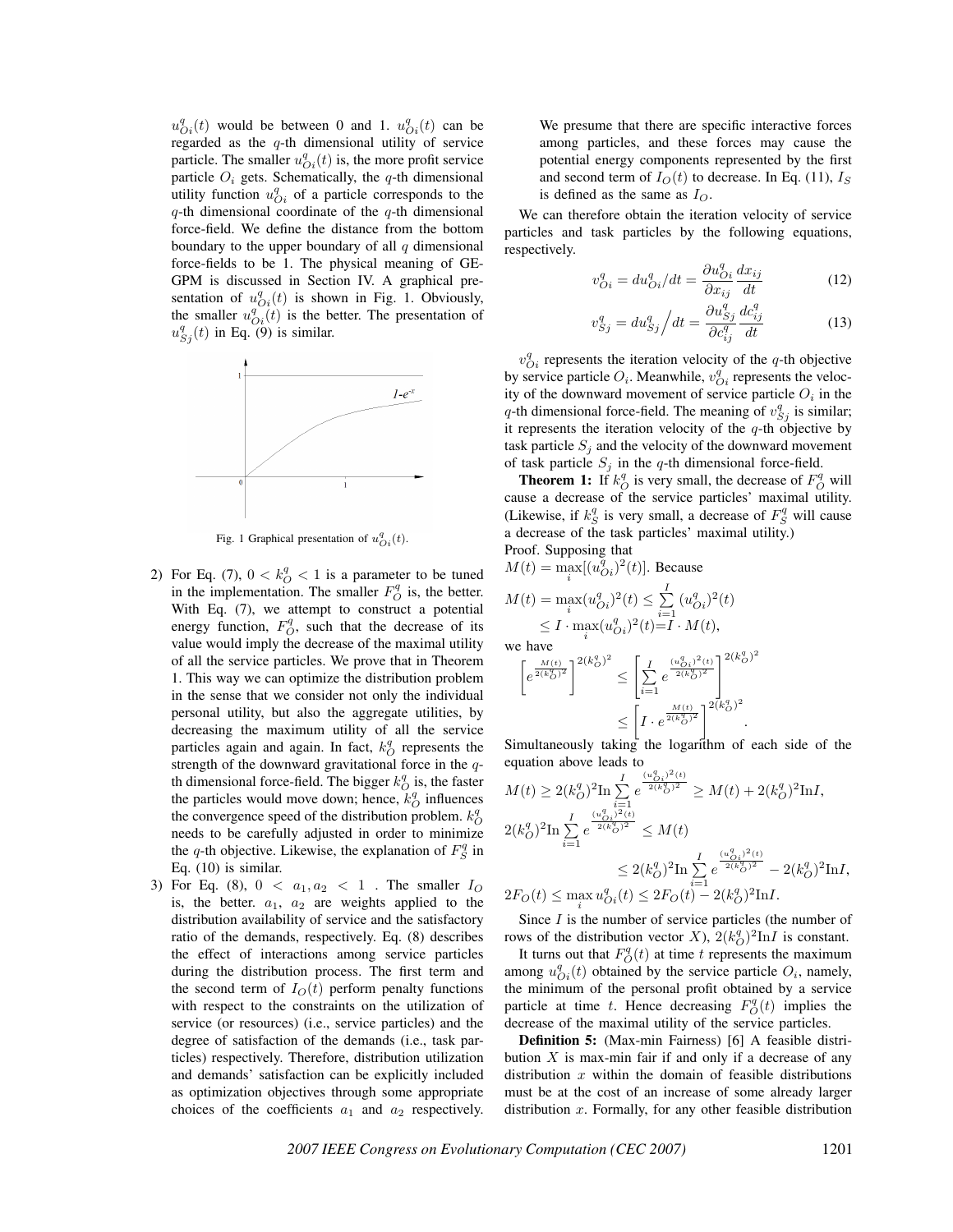Y, if  $y_{ij} < x_{ij}$  then there must exist some i' such that  $x_{i'j} \geq x_{ij}$  and  $y_{i'j} > x_{i'j}$ .

**Theorem 2:** The behavior of the service particle  $O_i$  that is related to the term of Eq.(4),  $-\lambda_2^q$  $\frac{\partial F_{\mathcal{O}}^{\phi}}{\partial x}$ , will always bring about the decrease of the maximal utility of all service particles, and the decrement of the maximal utility is directly proportional to the coefficient vector  $\lambda_2^q$ . (Likewise, The behavior of the task particle  $S_i$  that is related to the term of the Eq.(5),  $-\gamma_2^q$  $\frac{\partial F_S^q}{\partial c}$ , will always bring about the decrease of the maximal utility of all task particles, and the decrement of the maximal utility is directly proportional to the coefficient vector  $\gamma_2^q$ .)

**Theorem 3:** The behavior of the service particle  $O_i$  that is related to the term of the Eq.(4),  $-\lambda_1^q$  $\frac{\partial u_{\mathcal{O}}^{\mathbf{t}_q}}{\partial x}$ , will always result in the decrease of the personal utility of service particle  $O_i$ , and the decrement of its personal utility is related to coefficient vectors  $\lambda_1^q$ . (Likewise, The behavior of the task particle  $S_j$  that is related to the term of the Eq.(5),  $-\gamma_1^q$  $\frac{\partial u_{\rm S}^q}{\partial c}$ , will always result in the decrease of the personal utility of task particle  $S_j$ , and the decrement of its personal utility is related to coefficient vectors  $\gamma_1^q$ .

**Theorem 4:** The behavior of the service particle  $O_i$  that is related to the term of the Eq.(4),  $-\lambda_3 \frac{\partial I_O}{\partial x}$ , will decrease the potential interaction energy function  $I_O$ , with the intensity of the decrease being proportional to coefficient vector  $\lambda_3$ . (Likewise, The behavior of the task particle  $S_i$  that is related to the term of the Eq.(5),  $-\gamma_3 \frac{\partial I_S}{\partial c}$ , will decrease the potential interaction energy function  $I_{S}$ , with the intensity of the decrease being proportional to coefficient vector  $\gamma_3$ .

**Theorem 5:** (Max-min fair allocation) Max-min fair allocation can be obtained by the mathematical model for the distribution problem with multi-objectives as defined in  $Eq.(1-13).$ 

The proofs of Theorem 2-5 are omitted.

#### III. THE PARALLEL GE-GPM ALGORITHM

The results given in the previous sections suggest that we may use a parallel implementation of the evolutionary generic generalized particle model approach to solve the multi-objective distribution problem. We consider the algorithm in Table 1 for this purpose.

The algorithm GE-GPM has in general a complexity of  $O(I + J)$ , where  $I + J$  is the number of particles (the sum of the number of rows and columns of  $X$ ). The time complexity of the algorithm is  $O(I_1)$ , where  $I_1$  is the number of iterations for Costep 2 (the while loop).

#### IV. PHYSICAL MEANING OF GE-GPM

GE-GPM puts emphasis on

- providing a view of individual and whole optimization (with one to two objectives);
- parallelization with reasonably low time complexity;
- all objectives being optimized individually as well as collectively;
- the ability to deal with social interactions;
- the physical meaning of the model.

The mathematical model of GE-GPM has its physical meaning.

In GE-GPM, the rows and columns of the distribution vector  $X$  are treated as two kinds of generalized particles (service particles and task particles) that are located in two sets of force-fields, respectively, hence transforming the distribution problem into the kinematics and dynamics of the particles in the two sets of force-fields.

The two sets of force-fields are a set of service (or resource) force-fields and a set of task force-fields. Every force-field in a set of service force-fields or in a set of task force-fields is a Q-dimensional space where coordinates in the space are in  $[0, 1]$ .

If the number of minimum objectives is 1, the particles will move downwards on a 1-dimensional space (a line)  $(x_1 \in [0, 1])$  during the optimization process. If the number of minimum objectives is 2, the particles will move towards the origin in a 2-dimensional space (a plane)  $(x_1 \in [0, 1], x_2 \in [0, 1])$  during the optimization process. Analogously, if the number of minimum objectives is Q, the particles will move towards the origin on a Q-dimensional space  $(x_1 \in [0,1], \dots, x_q \in [0,1], \dots, x_Q \in [0,1])$  during the optimization process, where  $x_q$  is a coordinate of the q-dimensional space.

Particles in GE-GPM move not only under outside forces, but also under their internal forces; hence they are different from particles in classical physics. The kinds of forcefields (resource force-field  $F_R$  and demands force-field  $F_D$ ) are geometrically independent, without any forces directly exerted from each other; they are mutually influenced and conditioned by each other through a reciprocal procedure whereby the distribution policy of the distributions  $x$  and the weight policy of the weights  $c$  change alternatively. In this way, the two sets of force-fields form a pair of reciprocal dual force-field sets.

In a resource force-field  $F_R$ , the coordinates of the  $Q$ dimensional space of service particles represent the utilities of the rows of the distribution vector  $X$  that are described by the service particles. A particle will be influenced simultaneously by several kinds of forces in the Q-dimensional space, which include the gravitational force of the Qdimensional space force-field where the particle is located, the pulling or pushing forces stemming from the interactions with other particles in the same force-field, and the particle's own autonomous driving force.

When the number of minimum objectives is 1, all the above-mentioned forces that are exerted on a particle are dealt with as forces along a vertical direction (along a line). Thus a particle will be driven by the resultant force of all the forces that act on it upwards or downwards, and moves along a vertical direction. The larger the downward resultant force on a particle, the faster the downward movement of the particle. When the downward resultant force on a particle is equal to zero, the particle will stop moving, being at an equilibrium status. As shown in Fig. 2, the service particles that have service or resource move in the resource forcefields  $F_R$ , and the task particles that require distribution move in the demand force-fields  $F_D$ .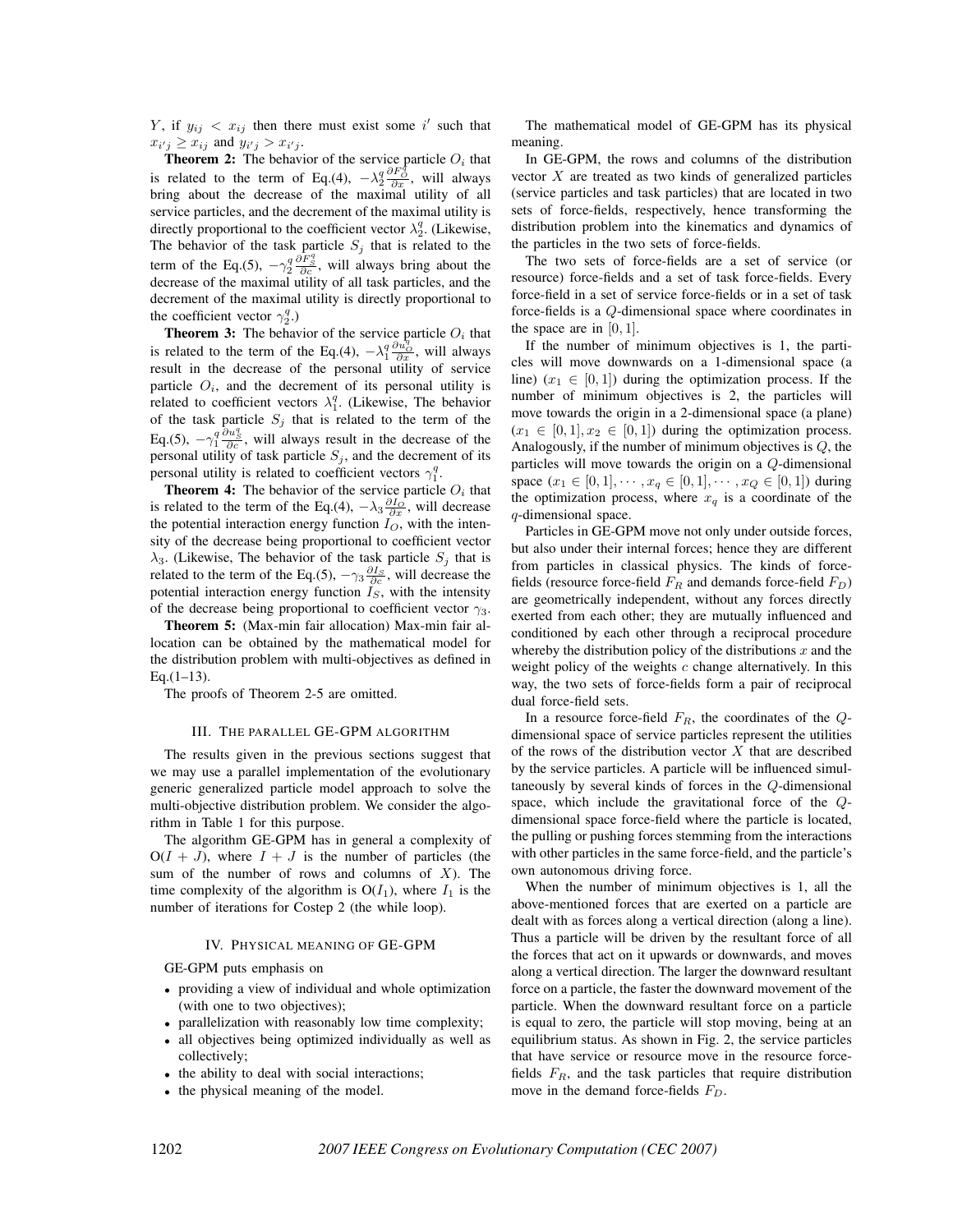**Table 1: GE-GPM algorithm**

| 1. Initialization:                                                               |                                            |
|----------------------------------------------------------------------------------|--------------------------------------------|
| $t \leftarrow 0$                                                                 |                                            |
| $x_{ij}(t)$ , $c_{ij}^{q}(t)$                                                    | ——Initialize in parallel                   |
| 2. While $(v_{Oi}^q \neq 0 \text{ or } v_{Si}^q \neq 0)$<br>do                   |                                            |
| $t \leftarrow t + 1$                                                             |                                            |
|                                                                                  | -Compute in parallel according to Eq. (6)  |
|                                                                                  | -Compute in parallel according to Eq. (12) |
| $\begin{array}{l} u^q_{Qi}(t)\\ v^q_{Qi}\\ u^q_{Sj}(t)\\ v^q_{Sj}\\ \end{array}$ | -Compute in parallel according to Eq. (9)  |
|                                                                                  | -Compute in parallel according to Eq. (13) |
| $dx_{ij}(t)/dt$                                                                  | -Compute in parallel according to Eq. (4)  |
| $x_{ij}(t) \leftarrow x_{ij}(t-1) + dx_{ij}(t)/dt$                               | -Compute in parallel according to Eq. (2)  |
| $dc_{ij}^{q}(t)/dt$                                                              | — Compute in parallel according to Eq. (5) |
| $c_{ij}^q(t) \leftarrow c_{ij}^q(t-1) + dc_{ij}^q(t)/dt$                         | — Compute in parallel according to Eq. (3) |



Fig. 2 The physical model of GE-GPM for the distribution problem with one objective.



Fig. 3 The physical model of GE-GPM for the distribution problem with two objectives.

The downward gravitational force of a force-field on a particle causes a downward component of the motion of the particle, which represents the tendency that the particle pursues the common benefit of the whole group. The downward or upward component of the motion of a particle, which is related to the interactions with other particles, depends upon the strengths and categories of the interactions. The particle's own autonomous driving force is proportional to the degree the particle tries to move downwards in the force-field where it is located, i.e., the particle (service particle or task particle) tries to acquire its own minimum utility.

When the number of minimum objectives is 2, each service particle and task particle move towards the origin in a unit plane, as shown in Fig. 3.

When the number of minimum objectives is Q, each service particle and task particle move towards the origin in a Q-dimensional space.

One major difference between the particle of the proposed generalized particle model and the particle of a classical physical model is that the generalized particle has its own driving force which depends upon the autonomy of the particle. All the generalized particles, both in different Q-dimensional spaces of the same force-field and in different force-fields simultaneously, evolve under their exerted forces; as long as they gradually reach their equilibrium positions from their initial positions which are set at random, we can obtain a feasible solution to the multiobjective distribution problem.

## V. SIMULATIONS

Here we give a distribution problem, and then use our method to find the solution.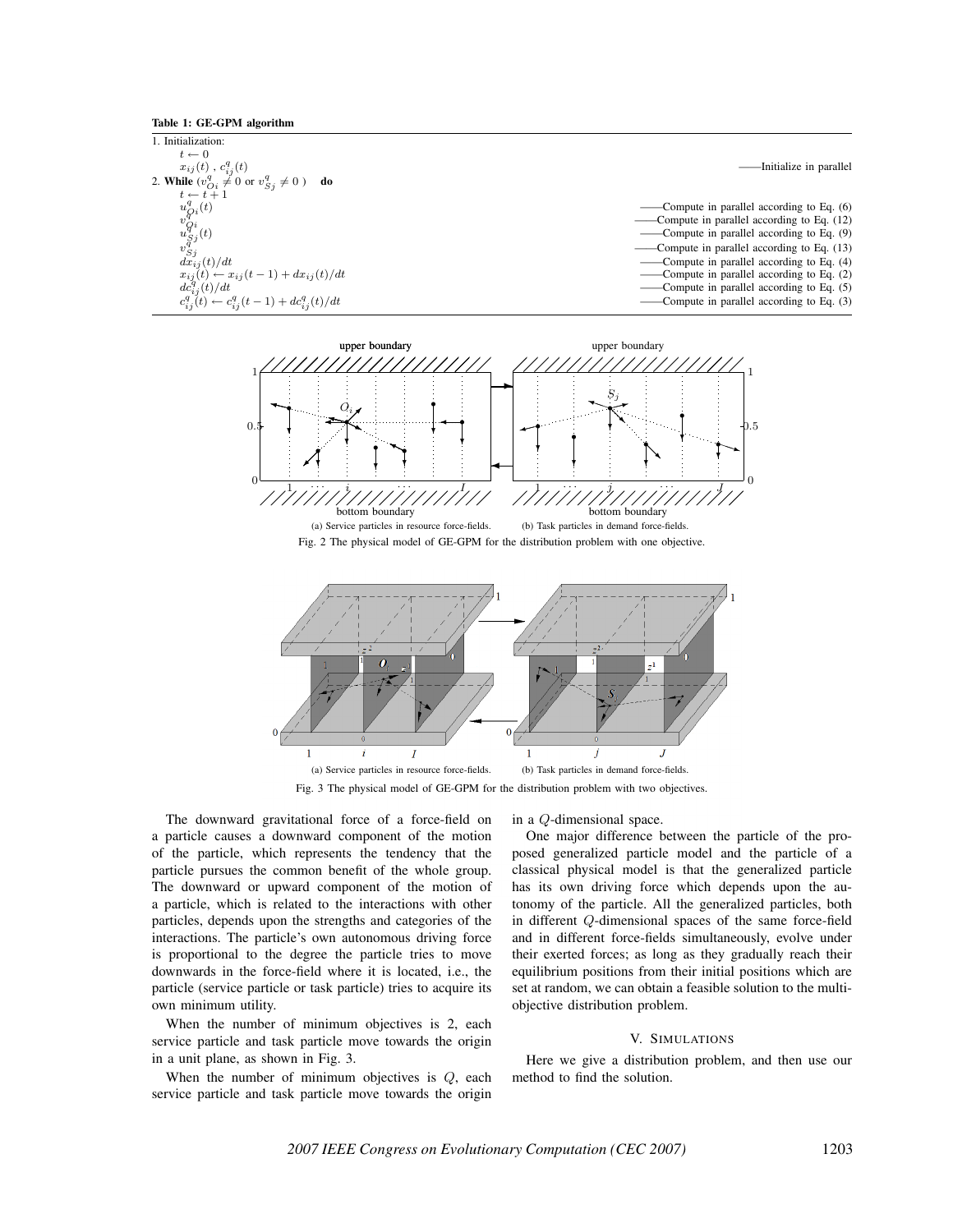$$
C^{1} = \begin{pmatrix} 8 & 7 & 10 & 1 & 4 \\ 7 & 11 & 16 & 0 & 5 \\ 2 & 7 & 6 & 19 & 15 \\ 3 & 6 & 4 & 7 & 11 \\ 14 & 5 & 7 & 3 & 2 \end{pmatrix}
$$
  

$$
C^{2} = \begin{pmatrix} 10 & 7 & 10 & 5 & 11 \\ 3 & 19 & 5 & 3 & 13 \\ 2 & 18 & 9 & 0 & 1 \\ 13 & 3 & 7 & 5 & 12 \\ 7 & 4 & 6 & 15 & 3 \end{pmatrix} \qquad q = 1, 2.
$$

Find an  $X$  satisfying

$$
\begin{cases}\n\min: z^q(X) = (C^q)^T X = \sum_{i=1}^5 \sum_{j=1}^5 c_{ij}^q x_{ij} & q = 1, 2 \\
s.t. & \sum_{i=1}^5 x_{ij} = 1 & j = 1, 2, \cdots, 5 \\
\sum_{j=1}^5 x_{ij} = 1 & i = 1, 2, \cdots, 5\n\end{cases}
$$

We use the GE-GPM algorithm to solve this distribution problem.

**Step 1.** Initialization: 
$$
(t = 0)
$$

$$
X=\left(\begin{array}{cccccc} 0.2 & 0.2 & 0.2 & 0.2 & 0.2 \\ 0.2 & 0.2 & 0.2 & 0.2 & 0.2 \\ 0.2 & 0.2 & 0.2 & 0.2 & 0.2 \\ 0.2 & 0.2 & 0.2 & 0.2 & 0.2 \\ 0.2 & 0.2 & 0.2 & 0.2 & 0.2 \end{array}\right)
$$

 $x_{ij}$  is also initialized as a random number between 0 and 1. Based on some experiments we have done, we found that the results are not affected by the initialization of  $X$ .

Standardization of  $C^1$  and  $C^2$ :

$$
C^{1} = \left(\begin{array}{cccccc} 0.80 & 0.70 & 1.00 & 0.10 & 0.40 \\ 0.44 & 0.69 & 1.00 & 0 & 0.31 \\ 0.11 & 0.37 & 0.32 & 1.00 & 0.79 \\ 0.27 & 0.55 & 0.36 & 0.64 & 1.00 \\ 1.00 & 0.36 & 0.50 & 0.21 & 0.14 \end{array}\right)
$$

$$
C^{2} = \left(\begin{array}{cccccc} 0.91 & 0.64 & 0.91 & 0.45 & 1.00 \\ 0.16 & 1.00 & 0.26 & 0.16 & 0.68 \\ 0.11 & 1.00 & 0.50 & 0 & 0.06 \\ 1.00 & 0.23 & 0.54 & 0.38 & 0.92 \\ 0.47 & 0.27 & 0.40 & 1.00 & 0.20 \end{array}\right)
$$

1. According to Eq. (1),  $z^q(X) = (C^q)^T X = \sum_{i=1}^5 \sum_{j=1}^5$  $c_{ij}^q x_{ij}$ we get  $z^1 = 2.6120, \quad z^2 = 2.6500$ 

$$
z^1 = 2.6120, \quad z^2 = 2.6500
$$

2. According to Eq. (6), 
$$
u_{Oi}^q = 1 - \exp\left(-\sum_{j=1}^5 c_{ij}^q \cdot x_{ij}\right)
$$
,

we compute in parallel and get

$$
\begin{gathered} u_{O1}^1=0.4512 \quad u_{O2}^1=0.3861 \quad u_{O3}^1=0.4043\\ u_{O4}^1=0.4311 \quad u_{O5}^1=0.3573\\ u_{O1}^2=0.5425 \quad u_{O2}^2=0.3636 \quad u_{O3}^2=0.2839\\ u_{O4}^2=0.4588 \quad u_{O5}^2=0.3737 \end{gathered}
$$

3. According to Eq. (9),  $u_{Sj}^q = 1 - \exp\left(-\sum_{i=1}^5 \frac{1}{n_i} \right)$  $c_{ij}^q \cdot x_{ij}$ , we compute in parallel and get

$$
\begin{gathered} u_{S1}^1=0.4079 \quad u_{S2}^1=0.4137 \quad u_{S3}^1=0.4706\\ u_{S4}^1=0.3229 \quad u_{S5}^1=0.4102\\ u_{S1}^2=0.4114 \quad u_{S2}^2=0.4663 \quad u_{S3}^2=0.4067\\ u_{S4}^2=0.3283 \quad u_{S5}^2=0.4356 \end{gathered}
$$

**Step 2.** Compute in parallel:

The first evolutionary iteration  $(t = 1)$ :

1. According to Eq. (4), we have

$$
\Delta x_{ij} \approx \frac{dx_{ij}}{dt} = -\sum_{q=1}^{2} \left(\lambda_1^q \frac{\partial u_{0i}^q}{\partial x_{ij}} + \lambda_2^q \frac{\partial F_0^q}{\partial x_{ij}}\right) - \lambda_3 \frac{\partial I_O}{\partial x_{ij}}
$$
  
\n
$$
= -\lambda_1^1 \frac{\partial u_{0i}^1}{\partial x_{ij}} - \lambda_2^1 \frac{\partial F_0^1}{\partial x_{ij}} - \lambda_1^2 \frac{\partial u_{0i}^2}{\partial x_{ij}} - \lambda_2^2 \frac{\partial F_0^2}{\partial x_{ij}} - \lambda_3 \frac{\partial I_O}{\partial x_{ij}}
$$
  
\nwhere  $\frac{\partial u_{0i}^q}{\partial x_{ij}} = c_{ij}^q \cdot \exp\left(-\sum_{j=1}^J c_{ij}^q \cdot x_{ij}\right)$   
\n
$$
\frac{\partial F_0^q}{\partial x_{ij}} = \frac{\partial F_0^q}{\partial u_{0i}^q} \cdot \frac{\partial u_{0i}^q}{\partial x_{ij}}
$$
  
\n
$$
= (k_0^q)^2 \cdot \frac{\exp\{(u_{0i}^q)^2/[2(k_0^q)^2]\} \cdot [(u_{0i}^q)/(k_0^q)^2]}{\sum_{i=1}^s \exp\{(u_{0i}^q)^2/[2(k_0^q)^2]\}} \cdot \frac{\partial u_{0i}^q}{\partial x_{ij}}
$$

$$
\frac{\partial I_O}{\partial x_{ij}} = 2Ja_1 \sum_{i=1}^{I} \left( \sum_{j=1}^{J} x_{ij} - 1 \right) + 2Ia_2 \sum_{j=1}^{J} \left( \sum_{i=1}^{I} x_{ij} - 1 \right)
$$

2. According to Eq. (5), we have

$$
\begin{split} \Delta c_{ij}^q &\approx \frac{dc_{ij}^q}{dt} = -\big(\gamma_1^q \frac{\partial u_{Sj}^q}{\partial c_{ij}^q} + \gamma_2^q \frac{\partial F_S^q}{\partial c_{ij}^q}\big) - \gamma_3 \frac{\partial I_S}{\partial c_{ij}^q} \\ \text{where } \frac{\partial u_{Sj}^q}{\partial c_{ij}^q} = x_{ij} \cdot \exp\bigg(-\sum_{i=1}^I c_{ij}^q \cdot x_{ij}\bigg) \\ \frac{\partial F_S^q}{\partial c_{ij}^q} & = \frac{\partial F_S^q}{\partial u_{Sj}^q} \cdot \frac{\partial u_{Sj}^q}{\partial c_{ij}^q} \\ & = (k_S^q)^2 \cdot \frac{\exp\big\{(u_{Sj}^q)^2/[2(k_S^q)^2]\big\} \cdot [(u_{Sj}^q)^2/(k_S^q)^2]}{\sum\limits_{j=1}^5 \exp\big\{(u_{Sj}^q)^2/[2(k_S^q)^2]\big\}} \cdot \frac{\partial u_{Sj}^q}{\partial c_{ij}^q} \end{split}
$$

$$
\frac{\partial I_S}{\partial c_{ij}^q} = 0
$$

3. In addition,

$$
x_{ij}(t=1) = x_{ij}(t=0) + \Delta x_{ij}(t=1)
$$
  
\n
$$
c_{ij}^1(t=1) = c_{ij}^1(t=0) + \Delta c_{ij}^1(t=1)
$$
  
\n
$$
c_{ij}^2(t=1) = c_{ij}^2(t=0) + \Delta c_{ij}^2(t=1)
$$

 $\lambda_1^1 = 0.05$   $\lambda_2^1 = 0.05$   $\lambda_1^2 = 0.05$   $\lambda_2^2 = 0.05$   $\lambda_3 = 0.01$  $\gamma_1^1 = 0.05$   $\gamma_2^1 = 0.05$   $\gamma_1^2 = 0.05$   $\gamma_2^2 = 0.05$   $\gamma_3 = 0.01$ 

$$
a_1 = 0.5 \qquad a_2 = 0.5 \qquad k_O^1 = k_O^2 = k_S^1 = k_S^2 = 0.8
$$

As for these coefficients, we can draw the following conclusions from some experiments we have done.

- When  $k_Q^q$  (or  $k_S^q$ ) is larger, the corresponding convergence speed is faster.
- If the values of  $\lambda$  and  $\gamma$  change in direct proportion, the experimental results will hardly be influenced.
- If we increase  $\lambda_1^q$ ,  $\lambda_2^q$  and do not touch the other coefficients, the  $q$ -th-objective will take precedence over all the other objectives.

We compute in parallel and get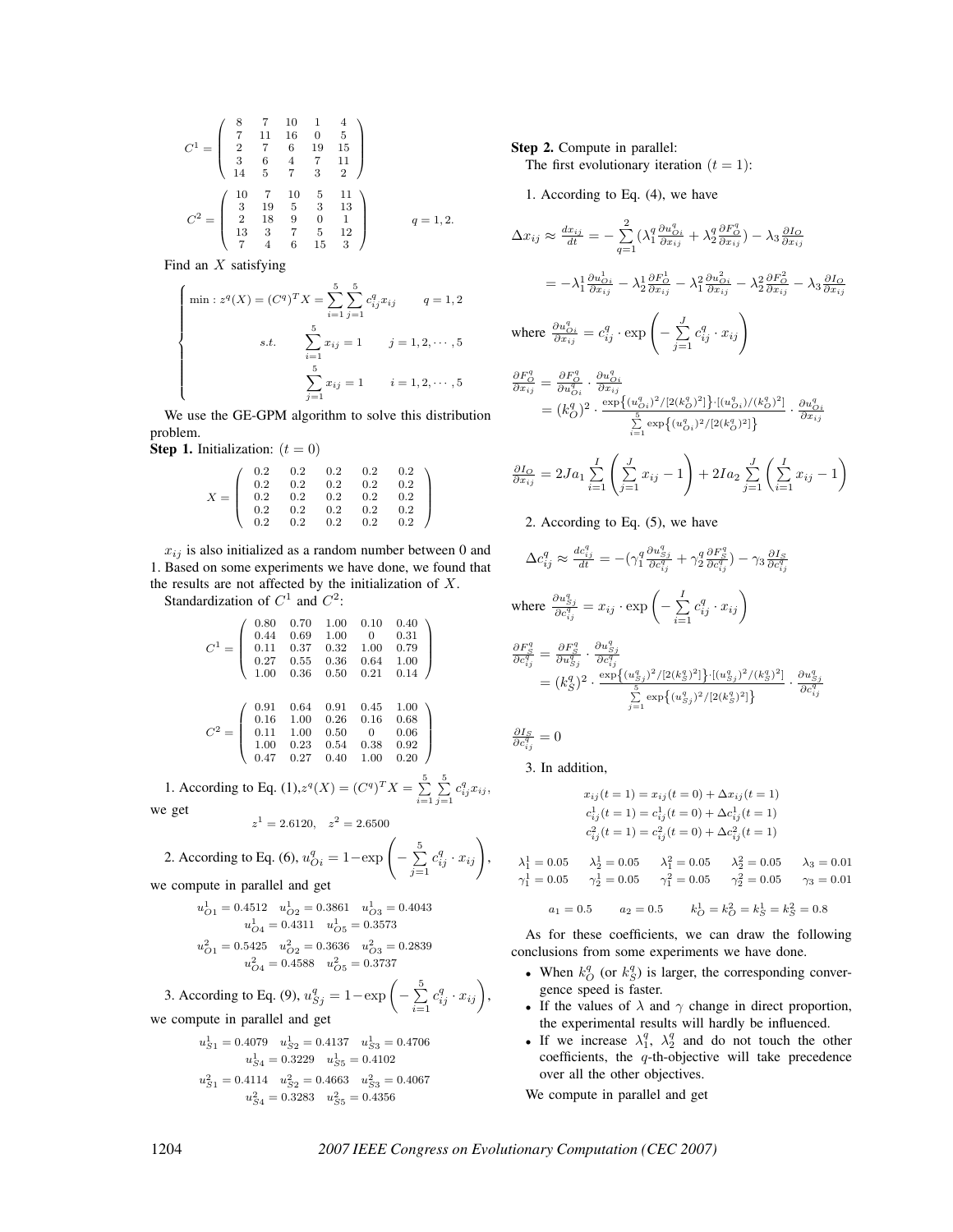$$
C^1(t=1)=\left(\begin{array}{cccccc} 0.1890 & 0.2007 & 0.1819 & 0.2277 & 0.2006 \\ 0.2133 & 0.1708 & 0.1881 & 0.2301 & 0.1978 \\ 0.2246 & 0.1766 & 0.2001 & 0.1968 & 0.2019 \\ 0.1973 & 0.2138 & 0.2100 & 0.2054 & 0.1736 \\ 0.1778 & 0.2109 & 0.2003 & 0.1886 & 0.2223 \end{array}\right)
$$

$$
C^1(t=1)=\left(\begin{array}{cccccc} 0.7751 & 0.6784 & 0.9719 & 0.0965 & 0.3876 \\ 0.4263 & 0.6687 & 0.9719 & 0 & 0.3004 \\ 0.1066 & 0.3586 & 0.3110 & 0.9648 & 0.7655 \\ 0.2616 & 0.5330 & 0.3499 & 0.6175 & 0.9690 \\ 0.9688 & 0.3489 & 0.4860 & 0.2026 & 0.1357 \end{array}\right)
$$

$$
C^2(t=1)=\left(\begin{array}{cccccc} 0.8818 & 0.6219 & 0.8816 & 0.4343 & 0.9702 \\ 0.1550 & 0.9717 & 0.2519 & 0.1544 & 0 & 0.0582 \\ 0.9690 & 0.2235 & 0.5231 & 0.3667 & 0.8926 \\ 0.9690 & 0.2235 & 0.5231 & 0.3667 & 0.8926 \\ 0.4554 & 0.2624 & 0.3875 & 0.9650 & 0.1940 \end{array}\right)
$$

Obviously,  $z^1(t = 1) < z^1(t = 0)$  and  $z^2(t = 1) <$  $z^2(t=0)$ , the distribution problem is optimized.

The evolutionary experimental results and the optimization trend from  $t = 0$  to  $t = 18$  are shown in Fig. 4 and Fig. 5.

The detailed evolutionary experimental results from  $t = 2$ to  $t = 18$  can be found in Appendix A.



As shown in Fig. 4 and Fig. 5, the two-objective distribution problem is optimized by the evolution of the GE-GPM algorithm. The convergence speed is faster at the beginning of evolution. The optimization trend of  $z<sup>1</sup>$  and  $z<sup>2</sup>$  reflects exactly the optimization of the problem, that is, the distribution problem is optimized step by step.

## VI. CONCLUSIONS

In this paper, we propose a novel evolutionary approach to solving multi-objective distribution problems, which is based on the generic generalized particle model (GE-GPM). The approach maps a given distribution problem to the movement of particles in a multi-dimensional space in a pair of (dual) sets of force-fields. The particles move according to certain rules defined by a mathematical model until arriving at a stable state; subsequently, the solution of the multi-objective distribution problem is obtained by antimapping the stable state.

Although there are many differences between particles in classical mechanics and those in GE-GPM, we have shown that being inspired by classical mechanics, GE-GPM enables feasible multi-objective optimization in very large scales. The GE-GPM approach has a low computational complexity, which is crucial for the functioning of largescale distribution problems.

## **Appendix A**

The evolutionary experimental results from  $t = 2$  to  $t =$ 18 are as follows.

$$
X(t=2)=\left(\begin{array}{cccc} 0.1756 & 0.2015 & 0.1596 & 0.2620 & 0.2013 \\ 0.2292 & 0.1359 & 0.1738 & 0.2659 & 0.1952 \\ 0.2531 & 0.1493 & 0.2001 & 0.1934 & 0.2042 \\ 0.1940 & 0.2305 & 0.2219 & 0.2120 & 0.1416 \\ 0.1519 & 0.2236 & 0.2006 & 0.1755 & 0.2484 \end{array}\right)
$$
  
\n
$$
Z^1(t=2)=2.4192
$$
  
\n
$$
Z^2(t=2)=2.4505
$$
  
\n
$$
X(t=3)=\left(\begin{array}{cccc} 0.1590 & 0.2025 & 0.1319 & 0.3044 & 0.2022 \\ 0.2482 & 0.0942 & 0.1566 & 0.3088 & 0.1921 \\ 0.2860 & 0.1175 & 0.2000 & 0.1896 & 0.2068 \\ 0.1899 & 0.2506 & 0.2363 & 0.2201 & 0.1031 \\ 0.1214 & 0.2384 & 0.2009 & 0.1603 & 0.2789 \end{array}\right)
$$
  
\n
$$
Z^1(t=3)=2.2931
$$
  
\n
$$
Z^2(t=3)=2.3211
$$
  
\n
$$
X(t=4)=\left(\begin{array}{cccc} 0.1384 & 0.2037 & 0.0974 & 0.3572 & 0.2033 \\ 0.2240 & 0.0442 & 0.1366 & 0.3602 & 0.1865 \\ 0.3240 & 0.0807 & 0.1998 & 0.1856 & 0.2100 \\ 0.1848 & 0.2749 & 0.2537 & 0.2301 & 0.0564 \\ 0.0857 & 0.2558 & 0.2012
$$